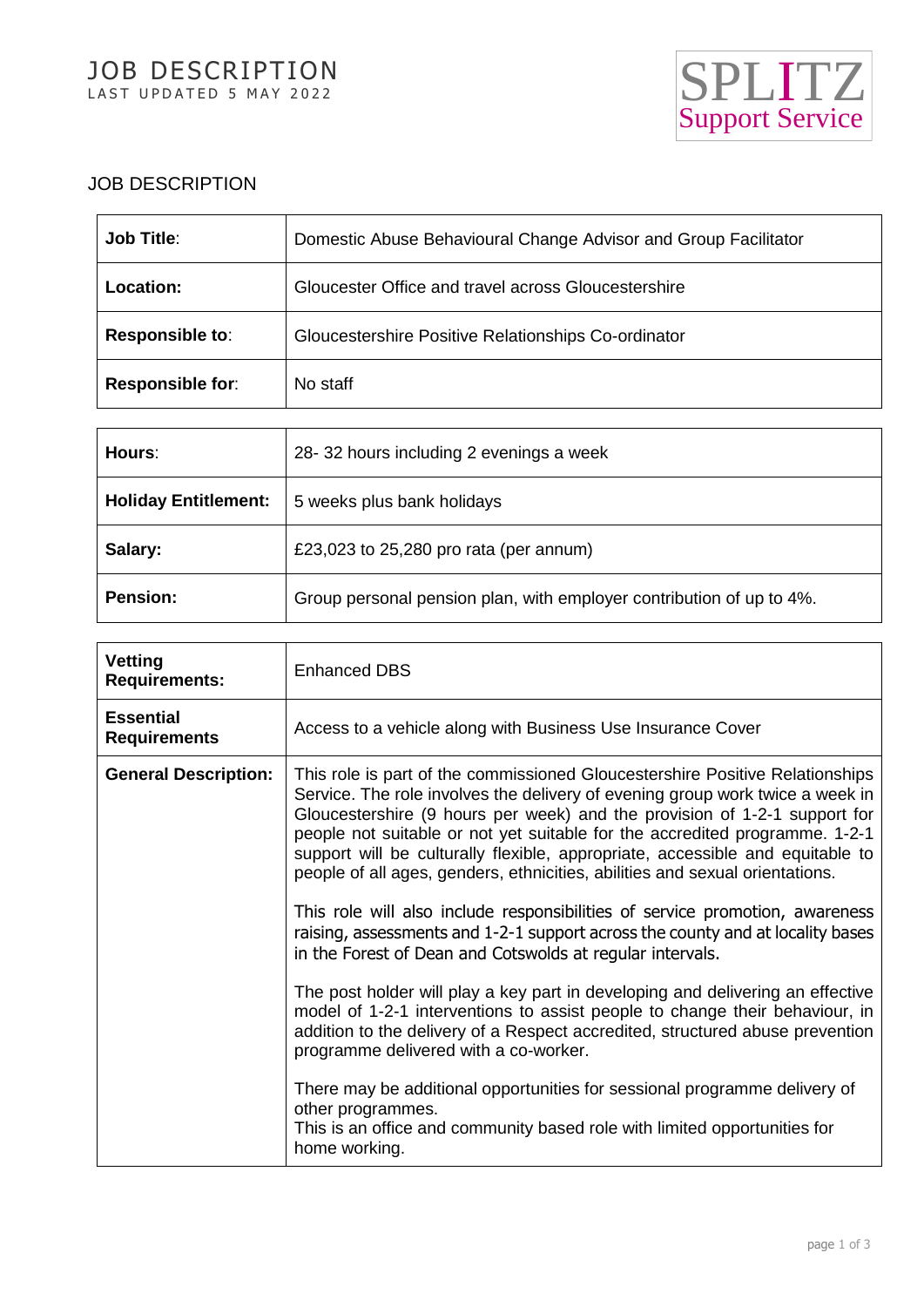## **Client Based Duties**

- Identify and assess the risks and needs of individuals who are abusive in a relationship or other domestic setting, using an evidence-based risk identification checklist e.g. Respect RIC
- Advocate for individuals who need to address their abusive behaviour**.**
- Take part in casework meetings with other workers and share information with the women's safety worker for men on the structured programme
- Co-facilitate an accredited group programme two evenings a week
- To implement actions agreed in casework discussions
- Understand the role of all relevant statutory and non-statutory services available to those who are abusive and how your role fits into them
- Liaise closely with and refer on to other organisations that support victims for the partners of those receiving 1-2-1 support
- Support the client to recognise their abusive behaviour and the effect that it has on others/their families and assist them in recognising the features and dynamics of domestic abuse present in their situation, and help them change unhealthy patterns of behaviour.
- Understand multi-agency partnership structures and work within a multi-agency setting which may include participation at the MARAC/MAPPA. You will contribute interventions and help design a plan to protect victims and any children, while maintaining an independent role on behalf of your client, keeping the victim and any children's safety as central to any response.
- Ensure support provided is accessible to clients in terms of location and times
- Be proactive with your line manager in carrying out regular case reviews based on a review of risk and abuse which:
	- Feeds back into action planning to further progress, signpost or close cases and;
	- Provides feedback to your clients/agencies.
- Help maintain accurate and confidential case management records and databases and contribute to monitoring information for the service.
- Respect and value the diversity of the community in which the services works in, and recognise the needs and concerns of a diverse range of people ensuring the service is accessible.
- Remain up-to-date and compliant with all organisational procedures policies and professional codes of conduct and uphold standards of best practice.
- Utilise evaluation and monitoring systems to ensure high standards of service are consistently achieved e.g. Orchard Database

#### **Other**

- Develop and deliver a flexible model of 1-2-1 work, evaluate the effectiveness of interventions and design new interventions as appropriate.
- Co-deliver awareness raising open days for professionals
- Contribute to reports for Splitz management as requested.
- Comply with data protection legislation, confidentiality and information sharing policy and procedures and all legislation connected to your work.
- Support colleagues and partner agencies, through awareness raising and institutional advocacy, in order to provide the best possible service for those who are abusive within a family setting.

#### **General**

- Work at all times in accordance with the requirements of Splitz Policies and Procedures.
- Attend and contribute to team meetings.
- Update written and computerised records with accurate and clear information.
- Contribute to effective team working with a flexible and pro-active approach, including cover for other team members' holidays and sickness.